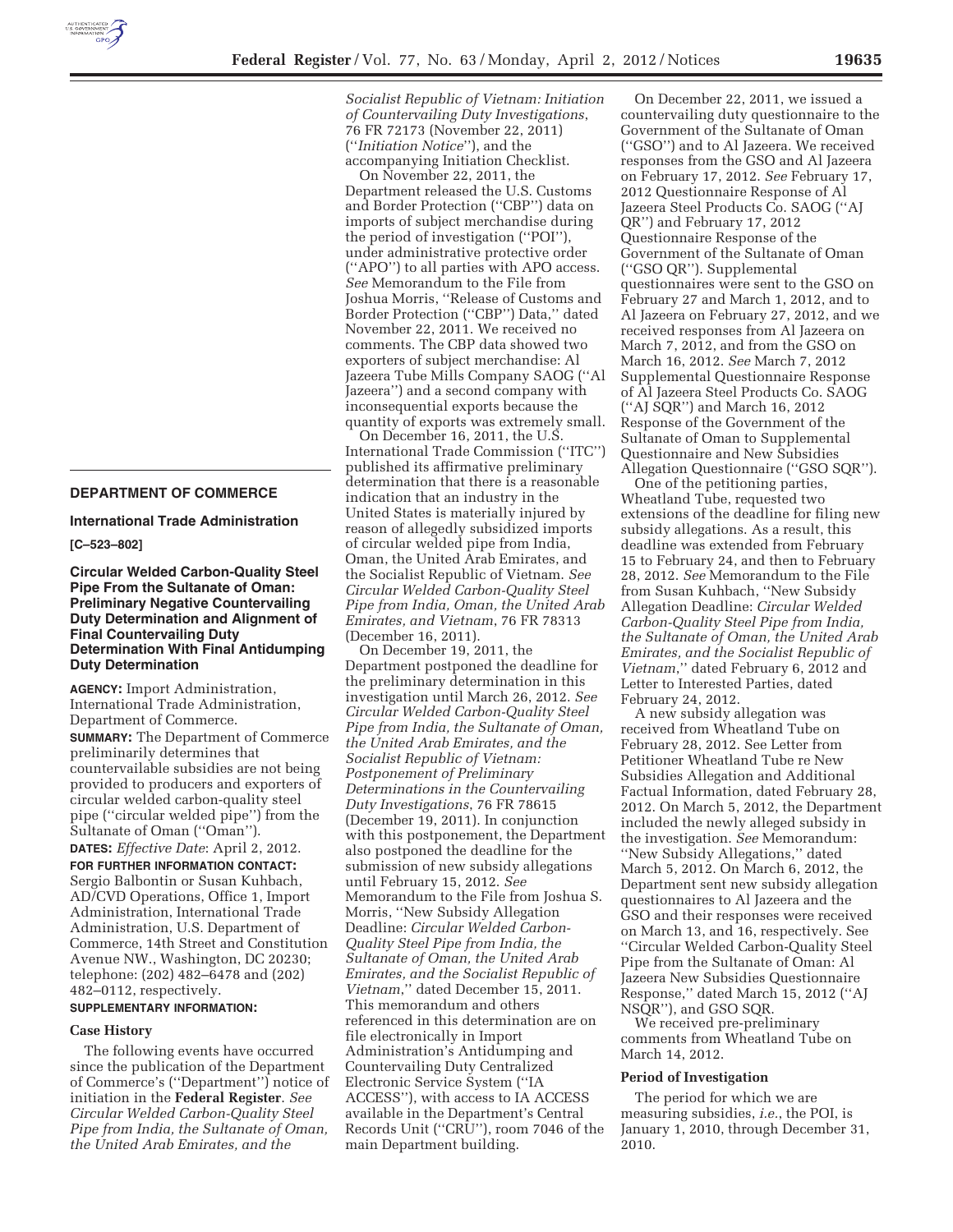#### **Scope Comments**

In accordance with the preamble to the Department's regulations, we set aside a period of time in our *Initiation Notice* for parties to raise issues regarding product coverage, and encouraged all parties to submit comments within 20 calendar days of publication of that notice. *See Antidumping Duties; Countervailing Duties*, 62 FR 27296, 27323 (May 19, 1997), and *Initiation Notice*, 76 FR 72173. On December 5, 2011, SeAH Steel VINA Corp. (''SeAH VINA''), a mandatory respondent in the concurrent countervailing duty (''CVD'') circular welded pipe from Vietnam investigation, filed comments arguing that the treatment of double and triple stenciled pipe in the scope of these investigations differs from previous treatment of these products under other orders on circular welded pipe. Specifically, SeAH VINA claims that the Brazilian, Korean, and Mexican orders on these products exclude ''Standard pipe that is dual or triple certified/ stenciled that enters the U.S. as line pipe of a kind used for oil and gas pipelines \*–\*–\* .'' *See, e.g., Certain Circular Welded Non-Alloy Steel Pipe from Brazil, the Republic of Korea, and Taiwan; and Certain Circular Welded Carbon Steel Pipes and Tubes From Taiwan: Final Results of the Expedited Third Sunset Reviews of the Antidumping Duty Order*, 76 FR 66899, 66900 (Oct. 28, 2011). According to SeAH VINA: (i) If the term ''class or kind of merchandise'' has meaning, it cannot have a different meaning when applied to the same products in two different cases; and (ii) the distinction between standard and line pipe reflected in the Brazil, Korean and Mexican orders derives from customs classifications administered by CBP and, thus, is more administrable.

On December 14, 2011, Allied Tube and Conduit, JMC Steel Group, and Wheatland Tube (collectively, ''certain Petitioners'') responded to SeAH VINA's comments stating that the scope as it appeared in the *Initiation Notice*  reflected Petitioners'' intended coverage. Certain Petitioners contend that pipe that is multi-stenciled to both line pipe and standard pipe specifications and meets the physical characteristics listed in the scope (*i.e.*, is 32 feet in length or less; is less than 2.0 inches (50mm) in outside diameter; has a galvanized and/or painted (*e.g.*, polyester coated) surface finish; or has a threaded and/or coupled end finish) is ordinarily used in standard pipe applications. In recent years, certain Petitioners state, the Department has

rejected end-use scope classifications, preferring instead to rely on physical characteristics to define coverage, and the scope of these investigations has been written accordingly. Therefore, certain Petitioners ask the Department to reject SeAH VINA's proposed scope modification.

We agree with certain Petitioners that the Department seeks to define the scopes of its proceedings based on the physical characteristics of the merchandise. *See Notice of Final Determination of Sales at Less Than Fair Value and Affirmative Final Determination of Critical Circumstances: Circular Welded Carbon Quality Steel Pipe from the People's Republic of China*, 73 FR 31970 (June 5, 2008) and accompanying Issues and Decision Memorandum at Comment 1. Moreover, we disagree with SeAH VINA's contention that once a ''class or kind of merchandise'' has been established that the same scope description must apply across all proceedings involving the product. For example, as the Department has gained experience in administering antidumping duty (''AD'') and CVD orders, it has shifted away from end use classifications to scopes defined by the physical characteristics. *Id*. Thus, proceedings initiated on a given product many years ago may have end use classifications while more recent proceedings on the product would not. *Compare Countervailing Duty Order: Oil Country Tubular Goods from Canada*, 51 FR 21783 (June 16, 1986) (describing subject merchandise as being ''intended for use in drilling for oil and gas'') with *Certain Oil Country Tubular Goods From the People's Republic of China: Amended Final Affirmative Countervailing Duty Determination and Countervailing Duty Order*, 75 FR 3203 (January 20, 2010) (describing the subject merchandise in terms of physical characteristics without regard to use or intended use). Finally, certain Petitioners have indicated the domestic industry's intent to include multistenciled products that otherwise meet the physical characteristics set out in the scope. Therefore, the Department is not adopting SeAH VINA's proposed modification of the scope.

### **Scope of the Investigation**

This investigation covers welded carbon-quality steel pipes and tube, of circular cross-section, with an outside diameter (''O.D.'') not more than 16 inches (406.4 mm), regardless of wall thickness, surface finish (*e.g.*, black, galvanized, or painted), end finish (plain end, beveled end, grooved, threaded, or threaded and coupled), or

industry specification (*e.g.*, American Society for Testing and Materials International (''ASTM''), proprietary, or other) generally known as standard pipe, fence pipe and tube, sprinkler pipe, and structural pipe (although subject product may also be referred to as mechanical tubing). Specifically, the term ''carbon quality'' includes products in which: (a) Iron predominates, by weight, over each of the other contained elements; (b) the carbon content is 2 percent or less, by weight; and (c) none of the elements listed below exceeds the quantity, by weight, as indicated:

(i) 1.80 percent of manganese; (ii) 2.25 percent of silicon; (iii) 1.00 percent of copper; (iv) 0.50 percent of aluminum; (v) 1.25 percent of chromium; (vi) 0.30 percent of cobalt; (vii) 0.40 percent of lead; (viii) 1.25 percent of nickel; (ix) 0.30 percent of tungsten; (x) 0.15 percent of molybdenum; (xi) 0.10 percent of niobium; (xii) 0.41 percent of titanium; (xiii) 0.15 percent of vanadium; (xiv) 0.15 percent of zirconium.

Subject pipe is ordinarily made to ASTM specifications A53, A135, and A795, but can also be made to other specifications. Structural pipe is made primarily to ASTM specifications A252 and A500. Standard and structural pipe may also be produced to proprietary specifications rather than to industry specifications. Fence tubing is included in the scope regardless of certification to a specification listed in the exclusions below, and can also be made to the ASTM A513 specification. Sprinkler pipe is designed for sprinkler fire suppression systems and may be made to industry specifications such as ASTM A53 or to proprietary specifications. These products are generally made to standard O.D. and wall thickness combinations. Pipe multi-stenciled to a standard and/or structural specification and to other specifications, such as American Petroleum Institute (''API'') API–5L specification, is also covered by the scope of this investigation when it meets the physical description set forth above, and also has one or more of the following characteristics: is 32 feet in length or less; is less than 2.0 inches (50mm) in outside diameter; has a galvanized and/or painted (*e.g.*, polyester coated) surface finish; or has a threaded and/or coupled end finish.

The scope of this investigation does not include: (a) Pipe suitable for use in boilers, superheaters, heat exchangers, refining furnaces and feedwater heaters, whether or not cold drawn; (b) finished electrical conduit; (c) finished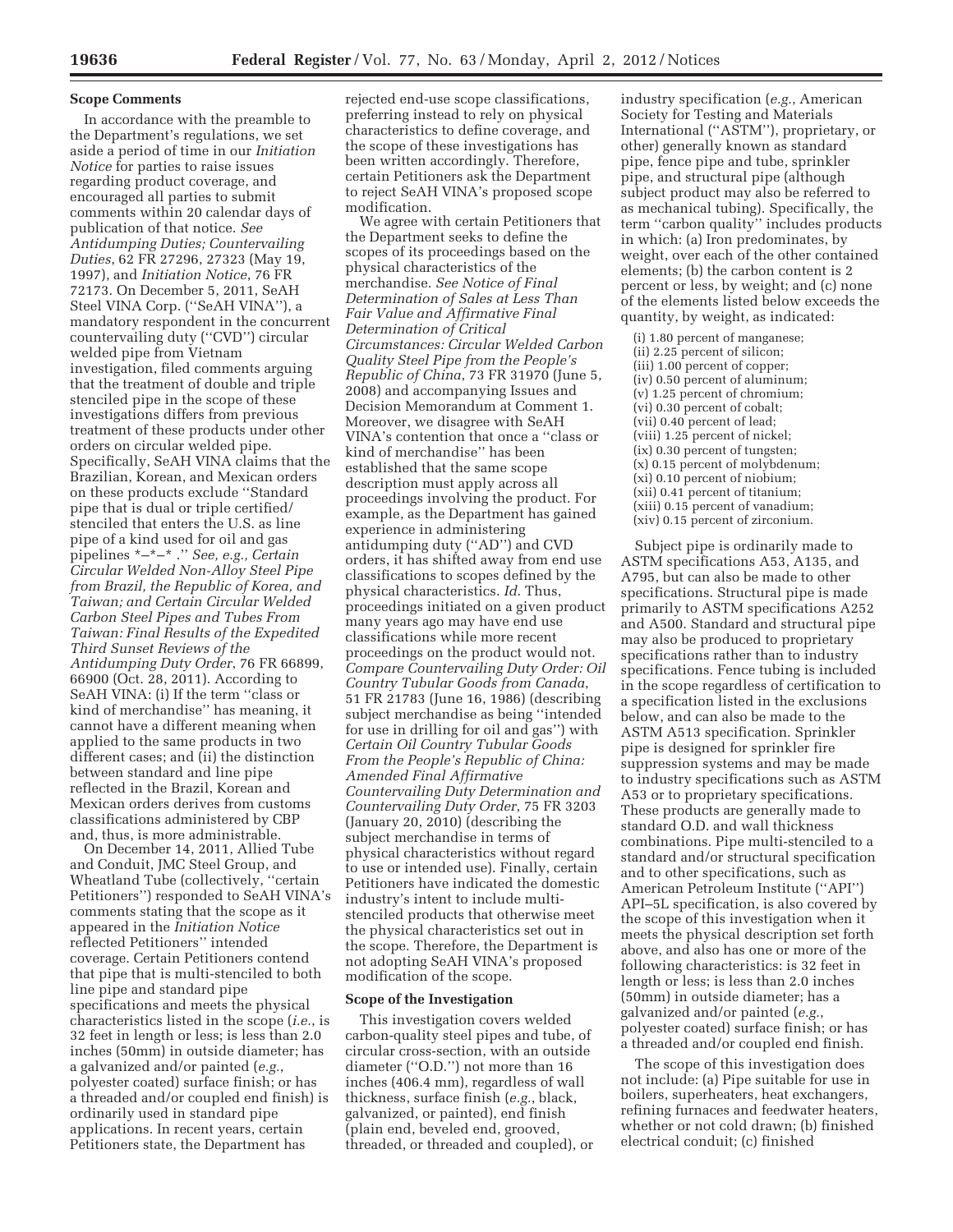scaffolding;  $1$  (d) tube and pipe hollows for redrawing; (e) oil country tubular goods produced to API specifications; (f) line pipe produced to only API specifications; and (g) mechanical tubing, whether or not cold-drawn. However, products certified to ASTM mechanical tubing specifications are not excluded as mechanical tubing if they otherwise meet the standard sizes (*e.g.*, outside diameter and wall thickness) of standard, structural, fence and sprinkler pipe. Also, products made to the following outside diameter and wall thickness combinations, which are

- recognized by the industry as typical for fence tubing, would not be excluded from the scope based solely on their being certified to ASTM mechanical tubing specifications:
- 1.315 inch O.D. and 0.035 inch wall thickness (gage 20)
- 1.315 inch O.D. and 0.047 inch wall thickness (gage 18)
- 1.315 inch O.D. and 0.055 inch wall thickness (gage 17)
- 1.315 inch O.D. and 0.065 inch wall thickness (gage 16)
- 1.315 inch O.D. and 0.072 inch wall thickness (gage 15)
- 1.315 inch O.D. and 0.083 inch wall thickness (gage 14)
- 1.315 inch O.D. and 0.095 inch wall thickness (gage 13)
- 1.660 inch O.D. and 0.047 inch wall thickness (gage 18)
- 1.660 inch O.D. and 0.055 inch wall thickness (gage 17)
- 1.660 inch O.D. and 0.065 inch wall thickness (gage 16)
- 1.660 inch O.D. and 0.072 inch wall thickness (gage 15)
- 1.660 inch O.D. and 0.083 inch wall thickness (gage 14)
- 1.660 inch O.D. and 0.095 inch wall thickness (gage 13)
- 1.660 inch O.D. and 0.109 inch wall thickness (gage 12)
- 1.900 inch O.D. and 0.047 inch wall thickness (gage 18)
- 1.900 inch O.D. and 0.055 inch wall thickness (gage 17)
- 1.900 inch O.D. and 0.065 inch wall thickness (gage 16)
- 1.900 inch O.D. and 0.072 inch wall thickness (gage 15)
- 1.900 inch O.D. and 0.095 inch wall thickness (gage 13)
- 1.900 inch O.D. and 0.109 inch wall thickness (gage 12)
- 2.375 inch O.D. and 0.047 inch wall thickness (gage 18)
- 2.375 inch O.D. and 0.055 inch wall thickness (gage 17)
- 2.375 inch O.D. and 0.065 inch wall thickness (gage 16)
- 2.375 inch O.D. and 0.072 inch wall thickness (gage 15)
- 2.375 inch O.D. and 0.095 inch wall thickness (gage 13)
- 2.375 inch O.D. and 0.109 inch wall thickness (gage 12)
- 2.375 inch O.D. and 0.120 inch wall thickness (gage 11)
- 2.875 inch O.D. and 0.109 inch wall thickness (gage 12)
- 2.875 inch O.D. and 0.134 inch wall thickness (gage 10)
- 2.875 inch O.D. and 0.165 inch wall thickness (gage 8)
- 3.500 inch O.D. and 0.109 inch wall thickness (gage 12)
- 3.500 inch O.D. and 0.148 inch wall thickness (gage 9)
- 3.500 inch O.D. and 0.165 inch wall thickness (gage 8)
- 4.000 inch O.D. and 0.148 inch wall thickness (gage 9)
- 4.000 inch O.D. and 0.165 inch wall thickness (gage 8)
- 4.500 inch O.D. and 0.203 inch wall thickness (gage 7)

The pipe subject to this investigation is currently classifiable in Harmonized Tariff Schedule of the United States (''HTSUS'') statistical reporting numbers 7306.19.1010, 7306.19.1050, 7306.19.5110, 7306.19.5150, 7306.30.1000, 7306.30.5025, 7306.30.5032, 7306.30.5040, 7306.30.5055, 7306.30.5085, 7306.30.5090, 7306.50.1000, 7306.50.5050, and 7306.50.5070. Although the HTSUS subheadings are provided for convenience and customs purposes, the written description of the merchandise under the investigation is dispositive.

# **Alignment of Final Determination**

On November 22, 2011, the Department initiated an AD investigation concurrent with this CVD investigation of circular welded pipe from Oman. *See Circular Welded Carbon-Quality Steel Pipe from India, the Sultanate of Oman, the United Arab Emirates, and the Socialist Republic of Vietnam: Initiation of Antidumping Duty Investigations*, 76 FR 72164 (November 22, 2011). The scope of the merchandise being covered is the same for both the AD and CVD investigations. On March 23, 2012, Petitioners submitted a letter, in accordance with section 705(a)(1) of the Tariff Act of 1930, as amended (''Act''), requesting alignment of the final CVD determination with the final determination in the companion AD investigation. Therefore, in accordance with section 705(a)(1) of the Act and 19 CFR 351.210(b)(4), the final CVD determination will be issued on the same date as the final AD determination, which is currently scheduled to be issued on August 6, 2012.

# **Subsidies Valuation Information**

# *Allocation Period*

The average useful life (''AUL'') period in this proceeding, as described in 19 CFR 351.524(d)(2), is 15 years according to the U.S. Internal Revenue Service's 1977 Class Life Asset Depreciation Range System. *See* U.S. Internal Revenue Service Publication 946 (2008), *How to Depreciate Property*, at Table B–2: Table of Class Lives and Recovery Periods. No party in this proceeding has disputed this allocation period.

### *Attribution of Subsidies*

The Department's regulations at 19 CFR  $351.525(b)(6)(i)$  state that the Department will normally attribute a subsidy to the products produced by the corporation that received the subsidy. However, 19 CFR 351.525(b)(6)(ii) through (v) directs that the Department will attribute subsidies received by certain other companies to the combined sales of those companies if (1) cross-ownership exists between the companies, and (2) the cross-owned companies produce the subject merchandise, are a holding or parent company of the subject company, produce an input that is primarily dedicated to the production of the downstream product, or transfer a subsidy to a cross-owned company.

According to 19 CFR 351.525(b)(6)(vi), cross-ownership exists between two or more corporations where one corporation can use or direct the individual assets of the other corporation(s) in essentially the same ways it can use its own assets. This regulation states that this standard will normally be met where there is a majority voting interest between two corporations or through common ownership of two (or more) corporations. The Court of International Trade (''CIT'') has upheld the Department's authority to attribute subsidies based on whether a company could use or direct the subsidy benefits of another company in essentially the same way it could use its own subsidy benefits. *See Fabrique de Fer de Charleroi, SA* v. *United States*, 166 F. Supp. 2d 593, 600–604 (CIT 2001).

Al Jazeera reported no affiliates in Oman and, consequently, has responded on behalf of itself. (AJ QR at 2–3.) Thus, the subsidies received by Al Jazeera have been attributed to its total sales, its sales of subject merchandise, or its export sales, in accordance with 19 CFR 351.525(b)(1)-(5).

<sup>1</sup>Finished scaffolding is defined as component parts of a final, finished scaffolding that enters the United States unassembled as a ''kit.'' A ''kit'' is understood to mean a packaged combination of component parts that contain, at the time of importation, all the necessary component parts to fully assemble a final, finished scaffolding.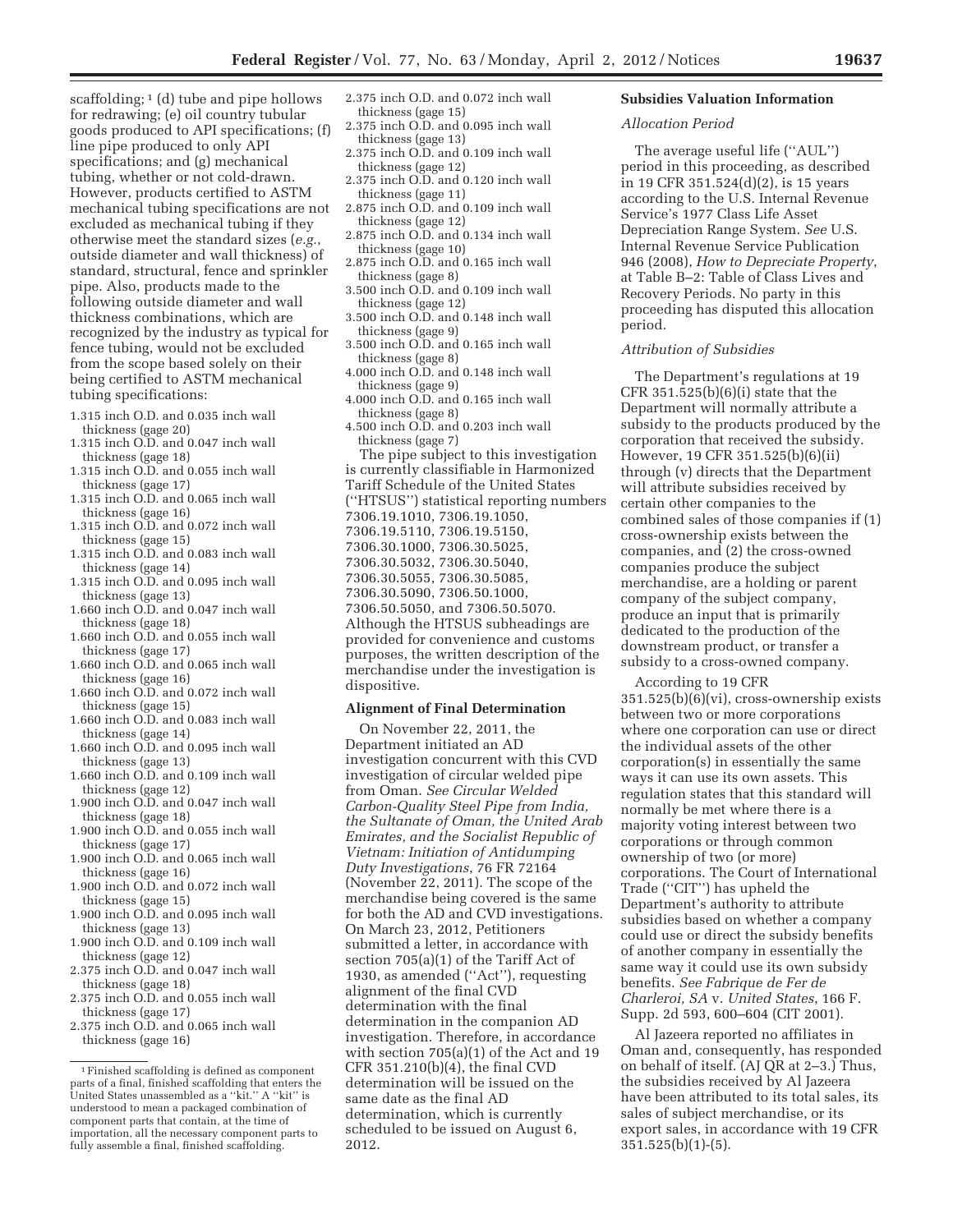# *Benchmarks and Discount Rates*

Section 771(5)(E)(ii) of the Act states that the benefit for loans is the ''difference between the amount the recipient of the loan pays on the loan and the amount the recipient would pay on a comparable commercial loan that the recipient could actually obtain on the market.'' In addition, 19 CFR 351.505(a)(3)(i) stipulates that when selecting a comparable commercial loan that the recipient ''could actually obtain on the market'' the Department will normally rely on actual loans obtained by the firm. However, when there are no comparable commercial loans, the Department ''may use a national average interest rate for comparable commercial loans,'' pursuant to 19 CFR 351.505(a)(3)(ii). According to 19 CFR 351.505(a)(2)(i), a ''comparable'' loan is similar in structure (fixed versus variable interest rate), maturity and currency denomination.

In allocating benefits over time, the Department normally uses as the discount rate the company's cost of long-term fixed rate debt at the time the government approves the subsidy. If such rates are not available, the Department will use the average cost of long-term fixed rate loans in the country in question. *See* 19 CFR 351.524(d)(3).

Al Jazeera had government-provided loans outstanding during the POI for which benchmarks are needed. However, none of Al Jazeera's nongovernment loans provides a suitable rate because none was taken out in the years the government loans were approved. Therefore, we are relying on the national average cost of long-term fixed-rate loans as reported by the World Bank and submitted by the GSO. (GSO QR at Appendices B.1.I–1 and B.1.I–2.) We have included in the average cost of fixed-rate long-term loans, the additional fees that would be incurred in obtaining loans from commercial banks, as reported by the GSO. (GSO QR at 25.)

#### **Analysis of Programs**

Based upon our analysis of the petition and the responses to our questionnaires, we preliminarily determine the following:

#### **I. Programs Preliminarily Determined To Be Countervailable**

### *A. Soft Loans for Industrial Projects Under Royal Decree 17/97*

Royal Decree (''RD'') 17/97 made soft loans available to the private sector with the goals of diversifying the economy of Oman and developing industry, agriculture, fisheries, tourism, education, health services, and

traditional crafts in Oman. Under this program, applicants approved by the Ministry of Commerce and Industry received loans at three percent interest from commercial banks in Oman, with the difference between the three percent rate and the commercial interest rate covered by the GSO. (GSO QR at 15.) The soft loan program under RD 17/97 originated in 1997 and terminated in 2006. (GSO SQR at 12 and Appendix SQ–20.) Beginning in 2007, soft loans were made by the Oman Development Bank. (GSO QR at 16.) The GSO reported that Al Jazeera had soft loans under the earlier RD 17/97 program outstanding during the POI, but has not received any loans from the Oman Development Bank. (GSO QR at 15.) The two loans outstanding were granted in 1998 and 2004, respectively. (GSO QR at 24.) According to the GSO, both loans have now been repaid in full. (GSO SQR at 12.)

According to the GSO, firms operating the agriculture, fisheries, industry, tourism, education, health and traditional crafts sectors could apply for loans to set up, support or expand a project. (GSO QR at 17.) After review by the relevant ministries, a ministerial committee would approve or disapprove of the loan. (GSO QR at 18.) According to Article 12 of RD 17/97, the maximum amounts that could be approved varied by region (150 percent of paid up capital if the applicant was located in the Governorate of Muscat and 250 percent of paid up capital elsewhere) and by corporate form (a maximum of 500,000 Omani Rial (''OR'') or up to 5,000,000 OR if the applicant was a public jointstock company which covered at least 40 percent of its capital by public subscription). (GSO QR at 20.)

In response to the Department's request to provide information about the amounts of assistance provided under the program to the different recipients, the GSO provided the aggregate amount of loans approved during the pendency of the program broken out between industry, tourism, education, health, and agriculture/fishing. (GSO QR at Appendix B.1.G–3.) In response to the Department's request for a breakdown of the information among different sectors under the ''industry'' heading, by year, the GSO responded that it does not maintain the information in that manner. Moreover, because there were no sectoral criteria that affect eligibility, the GSO stated there was no requirement to include that information in the applications. (GSO SQR at 15.) The GSO did provide the amounts of individual loans disbursed to recipients in the industrial category. (GSO SQR at Appendix SQ–24.)

We preliminarily determine that the soft loans received by Al Jazeera under RD 17/97 confer a countervailable subsidy. The loans are a financial contribution in the form of a direct transfer of funds and they confer a benefit in the amount of the difference between the interest Al Jazeera paid on the loans and the amount the company would have paid on a comparable commercial loan. *See* sections  $771(5)(d)(i)$  and  $(e)(ii)$  of the Act. Additionally, we preliminarily determine that the subsidy was specific, under section 771(5A)(D)(iii)(II) of the Act, because Al Jazeera was a predominant user of the program.

To calculate the benefit, we computed the difference between the amounts Al Jazeera would have paid under the benchmark interest rates described above and the amounts it actually paid during the POI. Because the loans were given to finance Al Jazeera's pipe mills, we divided the subsidy during the POI by Al Jazeera's sales of circular welded pipe during the POI.

On this basis, we preliminarily determine that Al Jazeera received a countervailable subsidy of 0.12 percent *ad valorem* under this program. *See*  Memorandum to the File from Sergio Balbontin, ''Preliminary Affirmative Countervailing Duty Determination: Calculation Memorandum for Al Jazeera Steel Products Co. SAOG,'' dated March 26, 2012.

### **II. Programs Preliminarily Determined To Be Not Countervailable**

# *A. Tariff Exemptions on Imported Equipment, Machinery, Raw Materials, and Packaging Materials*

Under RD 61/2008, industrial enterprises in Oman are able to import machinery, equipment, parts, raw materials, semi-manufactured materials and packing material duty free. According to the GSO, the purpose of RD 61/2008 is to encourage and develop all industrial projects, to raise the contribution of the industrial sector in the gross domestic product, and to expand the bases of economic linkage in the Arab States of the Gulf. RD 61/2008 supersedes similar earlier schemes under the Organization and Promotion of Industry Law (RD 1/79) and the Foreign Business Investment Law (102/ 94). (GSO QR at 4 and Appendix A.1.D– 1.)

RD 1/79 entered into force on January 4, 1979. According to the GSO, the purpose of this law was to encourage diversification of the Omani economy and to stimulate industrial development. (GSO SQR at 1.) Under Article 19 of RD 1/79, licensed or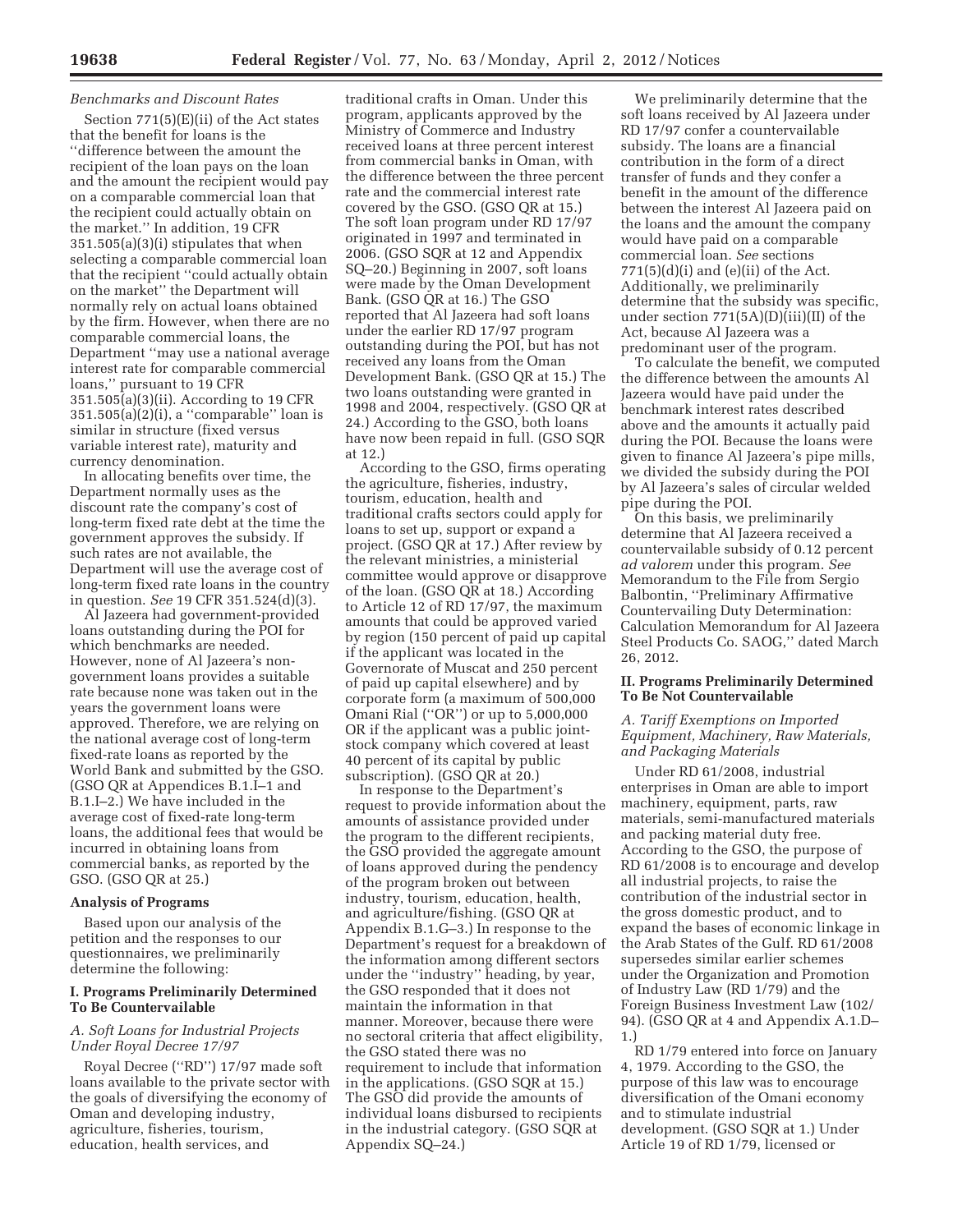registered industrial enterprises were exempted from customs duties on equipment, tools, spare parts, raw materials, and semi-manufactured goods. (GSO SQR at Appendix SQ–3.)

Both RD 61/2008 and RD 1/79 provide similar definitions of the ''industrial enterprises'' that are eligible to receive the tariff exemptions: establishments whose basic objective is to convert raw materials or semi-manufactured goods into manufactured goods. (GSO QR at Appendices A.1.D–1 and GSO SQR at Appendix SQ–3.) Also, both decrees outline the process for receiving an industrial license. Under RD 61/2008, the procedure for obtaining an industrial license is ''automatic,'' according to the GSO, upon submission of the required documentation (commercial registration, business plan and approval from the Ministry of Environment). Further, the GSO states that there is no discretion in the procedure, as the application process has been fully automated through a ''one stop shop'' IT system. (GSO QR at 8.)

Al Jazeera's industrial license was obtained under RD 1/79, as well as its initial tariff exemption. According to Article 5 of RD 1/79, industrial enterprises could not be established or change their capacity, size, purpose or site without obtaining an industrial license from the Ministry of Commerce and Industry. To obtain an industrial license, companies would submit an application to the Ministry. This application requested a wide range of information including: a list of shareholders, estimated investment, a description of the products to be produced, annual output, a description of the manufacturing process, the numbers and types of labor required, market and marketing information (imports of the product, domestic production of the product, exports, and proposed distribution channels), details of plant and machinery, raw materials requirements, and utilities requirements. (GSO QR at Appendix A.1.G–6.) The decision of whether to grant the industrial license rested with the Directorate General of Industry (Ministry of Commerce and Industry). (GSO SQR at Appendix SQ–3.) According to the GSO, the Ministry relied upon non-binding guidelines for granting these licenses. (GSO SQR at 2.)

To obtain the tariff exemption under RD 1/79, the industrial enterprise would submit to the Ministry of Commerce and Industry its industrial license along with a list of the materials and equipment it intended to import and the annual amounts. (GSO SQR at 2 and Appendix SQ–4.) The procedure under

RD 61/2008 is similar except that final approval of the Ministry of Finance is also required in order to ensure that the application conforms with the uniform customs law of the Arab Gulf Cooperation Council. (GSO SQR at 3 and Appendix SQ–6.) RD 61/2008 also provides at Article 16 that priority in granting the tariff exemptions will be given, *inter alia*, to enterprises producing goods for exports. (GSO QR at Appendix A.1.D–1.)

As noted above, Al Jazeera received its industrial license and initial tariff exemption under RD 1/79. According to the GSO, if a company needs to import raw materials in excess of the amount for which the exemption was granted, it must file a new request with the Ministry of Commerce and Industry. (GSO QR at 6.) Al Jazeera received a new approval under RD 61/2008. (GSO QR at 11.)

The GSO states that processes for granting industrial licenses in Oman are 'automatic." Regarding the former, companies apply though an online system administered by the Ministry of Commerce and Industry. According to the Ministry of Commerce and Industry, no firm that met the legal and regulatory requirements for an industrial license has been denied a license. (GSO QR at Appendix A.1.G–4 and GSO SQR at 6.) Specifically, rejections of license applications occur only when the applicant does not constitute an ''industrial enterprise,'' or when the applicant cancels its plans and does not complete the steps for registration. (GSO QR at 8.)

In its pre-preliminary comments, Wheatland Tube points to Al Jazeera's application for its industrial license and, in particular, the section of the application that requests information about exports. Citing 19 CFR 351.514 and prior findings by the Department,<sup>2</sup> Wheatland Tube argues that the application by its terms renders the tariff exemptions an export subsidy. We preliminarily disagree. The application cited by Wheatland Tube is the application for an industrial license which, while necessary for the tariff exemption, is not in itself a subsidy program. Instead, as explained above, an industrial license is required to start, expand, or relocate any enterprise that converts raw materials or semimanufactured goods into manufactured

goods. Thus, while we acknowledge our regulation, which looks to whether exportation or anticipated exportation is a condition for receipt of benefits under a program, and our past determinations in which we have found export contingency when an application for a subsidy required information on the firm's exports, we do not agree that such questions on an application for something as fundamental as an industrial license necessarily means that a separate subsidy program is specific as an export subsidy. Therefore, we have focused our analysis on the procedures for obtaining the tariff exemptions.

As explained above, applications for tariff exemptions are filed with the Ministry of Commerce and Industry. According to the GSO, the approval process for duty exemptions is automatic and does not take into account the export performance or potential of the applicant, the use of domestic over imported goods, the industry or sector in which the applicant operated, or the location of the applicant. (GSO QR at 9–10 and GSO SQR at 4–5.) More recently, the tariff exemptions application has also been referred to the Ministry of Finance, which carries out a formal check of whether the applicant corresponds to the company named in the industrial license, whether the capital goods pertain to the activity of the company, and whether the quantity the applicant seeks to import is consistent with its output. (GSO QR at 6.) The GSO states that there is no discretion in deciding whether to grant the duty exemption when the regulations are met (GSO QR at 6–7) and that no qualifying companies have been denied tariff exemptions. (GSO QR at Appendix A.F.1–2 and GSO SQR at 6.) The submitted data shows that hundreds of approvals are made per year. (GSO SQR at Appendix SQ–5.) The GSO further explains that the ''priority'' described in Article 16 of RD 61/2008 for granting tariff exemptions to certain enumerated sectors means that if two or more applications were filed contemporaneously, the enterprise in the designated sector would receive the tariff exemption prior to the other applicants. (GSO QR at 7–8.)

In response to the Department's request to provide information about the amounts of assistance provided under the program to the different industries in Oman, the GSO explained that it does not maintain this data. Specifically, recipients of the import duty exemptions are not classified by the International Standard Industrial Classification. (GSO SQR at 6.) Nor does the GSO maintain information on the

<sup>2</sup>*See, e.g.*, *Aluminum Extrusions From the People's Republic of China: Final Affirmative Countervailing Duty Determination*, 76 FR 18521, 18524 (April 4, 2011), and *Drill Pipe From the People's Republic of China: Final Affirmative Countervailing Duty Determination, Final Affirmative Critical Circumstances Determination*, 76 FR 1971 (January 11, 2011).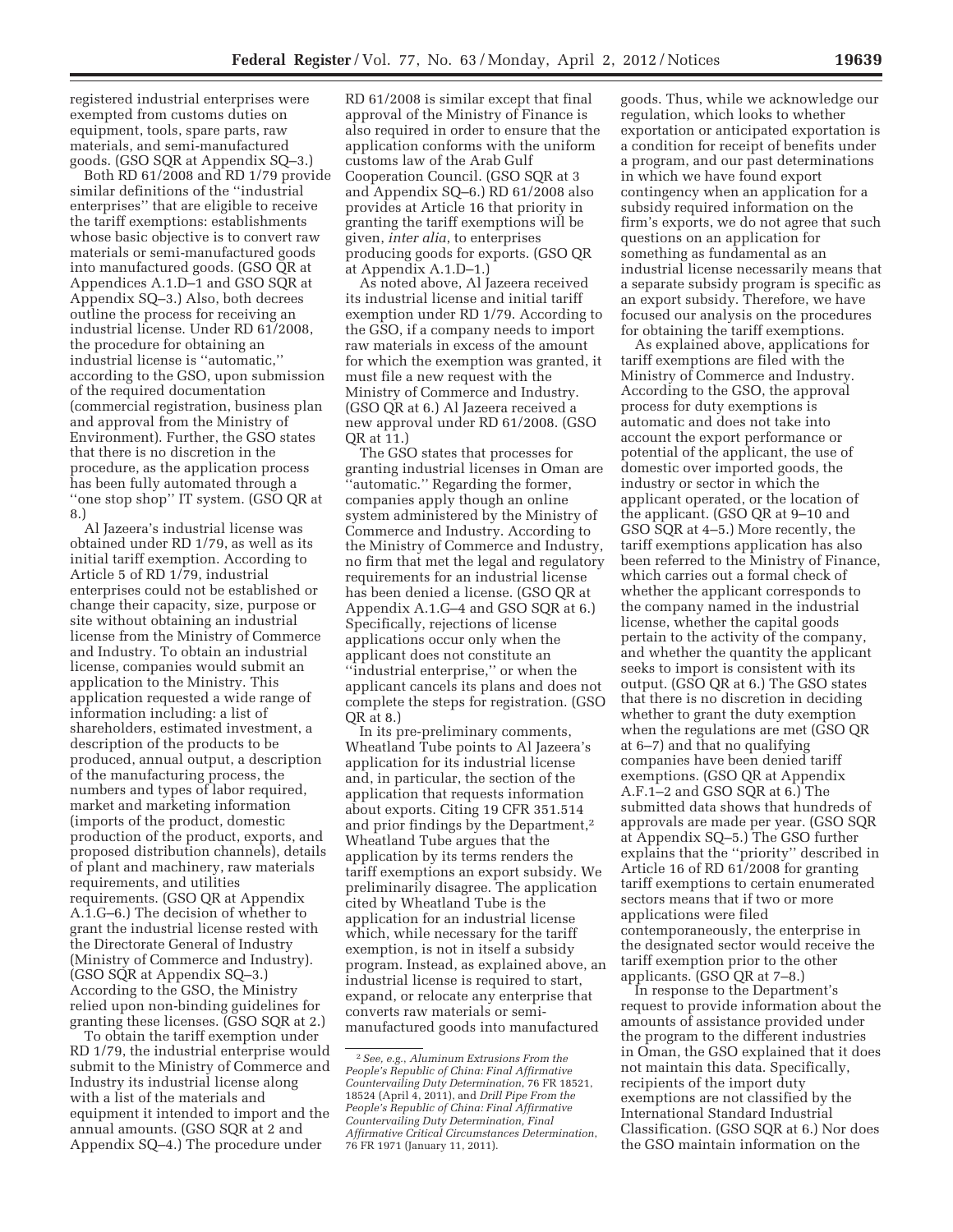duties it would have collected but for the exemption. (GSO SQR at 7.)

In summary, based on information submitted by the GSO, the tariff exemptions are granted automatically and without regard to the firm's export performance or potential, use of domestic over imported goods, industry sector or location. Moreover, hundreds of applications are approved in a year and no applications have been rejected. The GSO has explained that it is not able to provide information regarding the distribution of duty exemptions because of the nature of the benefit (exemptions) and the manner in which the recipients submit their data.

On this basis, we preliminarily determine that the GSO's program providing tariff exemptions on imported raw materials and equipment does not confer a countervailable subsidy because it is not specific within the meaning of section 771(5A) of the Act. At verification, we intend to examine the applications and the approval process to confirm that the tariff exemptions are, in fact, used by industries producing a wide variety of products. Also, we invite the parties to comment on the distinction we have made in this preliminary determination to focus on the application process for benefits under the tariff exemption program rather than on the application for the company's industrial license.

#### *Provision of Electricity for Less Than Adequate Remuneration (''LTAR'')*

The provision of electricity to consumers in Oman is heavily regulated. (GSO QR at Appendix C.1–5 at 15.) In particular, in accordance with Article 10 of RD78/2004, the rates that are charged for electricity are approved by the Council of Ministers. (GSO QR at Appendix C.1–1.) During the POI, all industrial users in all regions of Oman paid uniform rates. (GSO QR at 37.) To be eligible for the industrial user rate, a company must have a letter of recommendation from the Ministry of Commerce and Industry and meet a stipulated power factor. (GSO QR at Appendix C.1–3 at 37.) According to the GSO, letters of recommendation are given to all companies with an industrial license. (GSO QR at 39.) During the POI, there were over 1.5 million industrial users of electricity in Oman. (GSO QR at Appendix C.1–3 at 10.)

The electricity bills submitted by Al Jazeera show that it paid the established rates. (AJ QR at Exhibit 13.)

Because all industrial users pay the same rates for electricity, we preliminarily determine that any potential subsidy related to the GSO's provision of electricity is not specific within the meaning of section 771(5A) of the Act.

# *C. Provision of Water for LTAR*

Ministerial Decision 11/2000 establishes a uniform water tariff for all commercial users in Oman. (GSO QR at Appendix C.2–1.) The water bills submitted by Al Jazeera show that it paid the established rates. (AJ QR at Exhibit 14.)

Because all commercial users pay the same tariff for water, we preliminarily determine that any potential subsidy related to the GSO's provision of water is not specific within the meaning of section 771(5A) of the Act.

#### *D. Provision of Natural Gas for LTAR*

According to the GSO, the Ministry of Oil and Gas is the central buyer and seller of gas in the Sultanate. The Ministry buys gas from producers and resells it to power plants, industrial estates, and LNG producers. Further, according to the GSO, the natural gas network delivers gas for industrial purposes only and companies using gas for industrial purposes must be located in or close to an industrial estate. (GSO QR at 43.)

The GSO states that virtually all industries in Oman are located in industrial estates or free trade zones. (GSO QR at 33.) This is due in part to infrastructural constraints, such as the fact that natural gas is not readily available outside of these areas. Additionally, according to the GSO, the zoning in the Sultanate is very strict: an industry seeking to locate outside an industrial estate or free trade zone would have to apply to have the land reclassified as industrial land. Id. Finally, industrial estates serve as ''onestop-shops'' where all the applications for an industrial installation can be made, rather than having to apply to many different agencies. *Id*.

Regarding natural gas, all industrial companies located in all of industrial estates pay the same rate. (GSO QR at 42.) Al Jazeera is located in the Sohar Industrial Estate and the natural gas bills it submitted show that it paid the standard rate charged to all industries located in Sohar Industrial Estate and all other industrial estates. (AJ QR at Exhibit 15.) Companies located nearby, but outside of industrial estates normally purchase gas from the Ministry of Oil and Gas, but are supplied by the industrial estates. According to the GSO, these companies would normally pay the same for natural gas as companies within the industrial estates, but might pay more if the cost of providing the gas was higher

due, for example, to having constructed a pipeline. (GSO SQR at 13.)

Because all industrial users proximate to the gas pipeline pay the same price for natural gas, we preliminarily determine that any potential subsidy related to the GSO's provision of natural gas is not specific within the meaning of section 771(5A) of the Act.

# *E. Provision of Land and/or Buildings for LTAR*

As explained above under ''Provision of Natural Gas for LTAR,'' the GSO states that virtually all industries in Oman are located in industrial estates or free trade zones. These estates and zones have been established on government-owned land and are managed by the Public Establishment for Industrial Estates. (GSO QR at 33.) A small number of very large industrial companies, established by the GSO, are located outside the industrial estates on government-owned land, but the GSO does not provide land under lease outside of the industrial estates. (GSO SQR at 13.)

Privately owned ''industrial land'' outside of the estates differs from land in the estates, according to the GSO. (GSO SQR at 14.) The plots cannot exceed 85 square meters and rental periods are shorter than those in the estates (which range about 25 years). (GSO SQR at 14.) Companies located outside the estates are small workshops such as carwashes and welders which cannot rent land in the industrial estates because they are not industrial establishments per RD 61/2008. *Id*. The lease rates for these plots are set by the market and, according to the GSO, possibly range around .50 OR per square meter/month. Also according to the GSO, no land in the vicinity of the Sohar industrial estate (where Al Jazeera is located) is provided under lease to industrial establishments by private parties. *Id*.

Regarding lease rates in the industrial estates, the GSO reports that they are set taking into account the location of the industrial estate and lease rates in neighboring countries. *Id*. Lease rates in the Sohar and Rusayl Industrial Estates are uniform at 0.5 OR per square meter per year, while the lease rates in effect for the five other industrial estates maintained by the GSO are 0.25 OR per square meter per year for the first five years and 0.5 OR per square meter per year thereafter. (GSO SQR at Appendix SQ–23.) Lease rates in the free trade zones are typically higher, ranging from 1.5 to 2.5 OR per square meter per year. (GSO SQR at 15.)

According to the GSO, these higher prices reflect additional services and